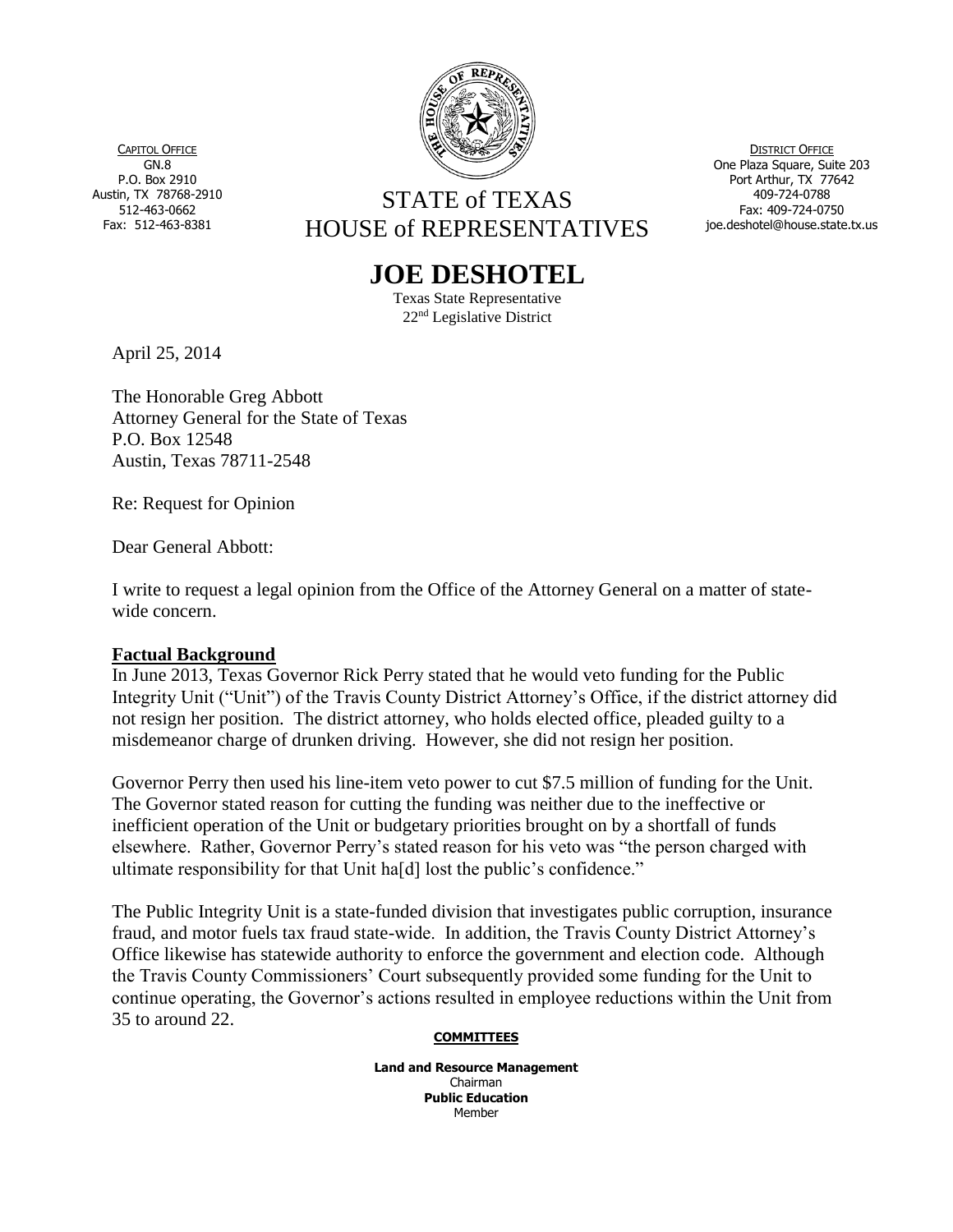There now is an investigation into whether Governor Perry's actions in threatening to use funding cuts to remove the district attorney, and then in making those cuts, violated state criminal laws. A grand jury has been empaneled by Special State District Judge Robert Richardson. In addition, a special prosecutor, Michael McCrum, has been named.

In response to the criminal investigation, Governor Perry has employed private and outside counsel. The Dallas Morning News has reported the lawyer is charging \$450 an hour. His outside counsel has already appeared at the grand jury selection, according to the Texas Tribune. According to the Governor's spokeswoman, the Governor's private counsel will "ensure the special prosecutor receives the facts in this matter."

## **Legal References**

The criminal investigation of actions taken by a sitting governor, arguably in his official capacity, is unprecedented in the state. There is legal authority, however, suggesting who is charged with handling his representation. The constitution, in Article IV, Section 22, addresses the responsibilities of the attorney general:

The Attorney General shall represent the State in all suits and pleas in the Supreme Court of the State in which the State may be a party . . . . He shall, whenever sufficient cause exists, seek a judicial forfeiture of such [private corporation] charters, unless otherwise expressly directed by law, and give legal advice in writing to the Governor and other executive officers, when requested by them, and perform such other duties as may be required by law.

Tex. Const. art. IV, §22.

Article V, Section 21 of the constitution addresses the responsibilities of the county and district attorneys. It states, in pertinent part, the following:

The County Attorneys shall represent the State in all cases in the District and inferior courts in their respective counties; but if any county shall be included in a district in which there shall be a District Attorney, the respective duties of District Attorneys and County Attorneys shall in such counties be regulated by the Legislature. . . .

Tex. Const. art. V, §21.

As stated in an Attorney General opinion, "The courts have interpreted the constitution to confer upon the attorney general and the county or district attorney the exclusive authority to represent the state." Tex. Att'y Gen. Opinion No. JM-791 (1987) (emphasis added) (citing Maud v. Terrell, 200 S.W. 375 (Tex. 1918)). The opinion further states: "would be unconstitutional if [a statute] allowed any other attorney to represent the state, except in subordination to the attorney designated by the relevant constitutional provision." Id.

Moreover, in cases involving constitutional officers or simply agencies named in the constitution, the attorney general's office appears to have the stronger claim and duty to represent them and the interests of the state. For example, when the comptroller of public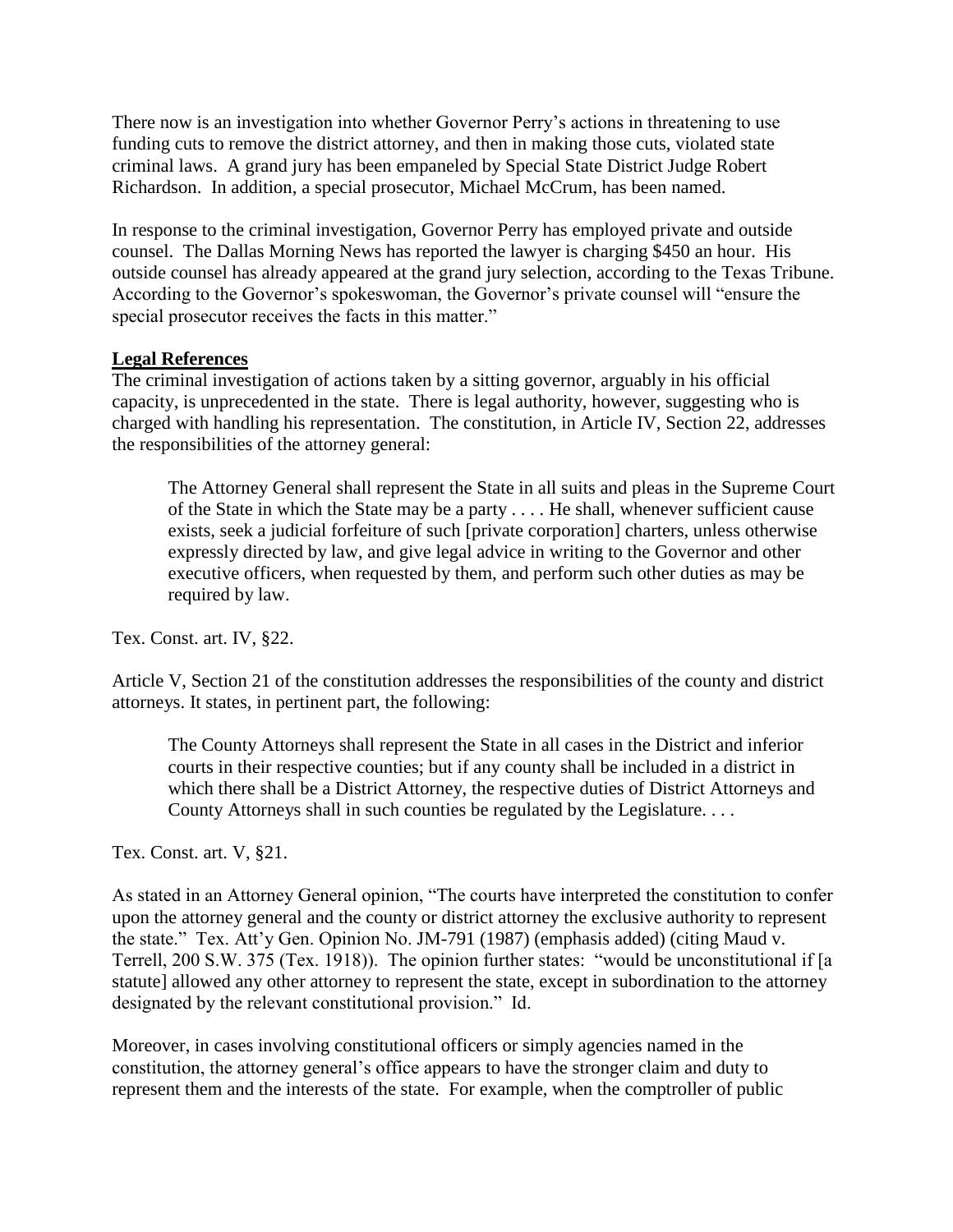accounts desired to dismiss an appeal by the state, the court acknowledged that the attorney general's authority, as the state's attorney, to direct the course of the litigation was paramount. See Bullock v. Texas Skating Ass'n, 583 S.W.2d 888, 894 (Tex. Civ. App. Austin 1979). Furthermore, contracts to employ outside counsel must be approved by the attorney general. See Tex. Att'y Gen. Opinion LO-96-124 (1996) (holding that "the General Land Office, with the approval of the attorney general acting under his constitutional power to exercise control of all litigation in which the state is an interested party, may enter into contracts with private law firms for the provision of legal services."); cf. Tex. Att'y Gen. Opinion No. GA-848 at n.2 (citing Tex. Gov't Code Ann. §402.0212(a), for the attorney general's authority to approve "any contract [by the State Board of Education] to utilize outside counsel.").

As for payment of attorney's fees in a criminal action, Chapter 104 of the Civil Practice and Remedies Code addresses, inter alia, state liability with regard to criminal actions. It sets forth when an employee or officer of a "state agency" shall be indemnified for reasonable attorney's fees in defense of a criminal prosecution. See Tex. Civ. Prac. & Rem. Code Ann. §104.001 - .002, and -.0035. Notably, that chapter clearly states, "The attorney general shall defend a public servant or estate listed in Section 104.001 in a cause of action covered by this chapter." Id. at §104.004.

Finally, with regard to any potential conflict of interest issues, the attorney general's office already found the legislature can enact statutes that result in placing the attorney general on different sides of the same litigation. See Tex. Atty' Gen. Opinion No. JM-28 (1983). In such instances, an assistant attorney general can be assigned to each side, or outside counsel with general supervision from the attorney general can be utilized. Id. An attorney general's opinion has noted, "[W]hile the attorney general defends an individual for actions undertaken within the scope of his state office or employment, he may at the same time sue that person . . . ." Id.; cf. Tex. Civ. Prac. & Rem. Code Ann. §104.004(c) (stating, "It is not a conflict of interest for the attorney general to defend a person under this chapter and also to prosecute a legal action against that person . . . if different assistant attorneys general are assigned the responsibility for each action.").

## **Questions**

With the above-referenced factual background for context, and the legal references as points of information, I hereby request an opinion from you. In the event the ongoing events or revelations lead the Governor to withdraw his intention to use taxpayer money to fund his criminal defense, the issues involved in this request remain of paramount importance and I would respectfully request a formal opinion without regard to the Governor's declared intentions on the following issues:

- 1. Does the constitution require that only the attorney general, a county attorney, or a district attorney, and not outside counsel without express consent from one of the aforementioned officials, is authorized to represent a constitutional officer, like the governor, as a defendant in a criminal matter arising out of actions taken in an official capacity?
- 2. Does the constitution, Civil Practice and Remedies Code chapter 104, any other statutory provisions, or the common law require that only the attorney general defend a